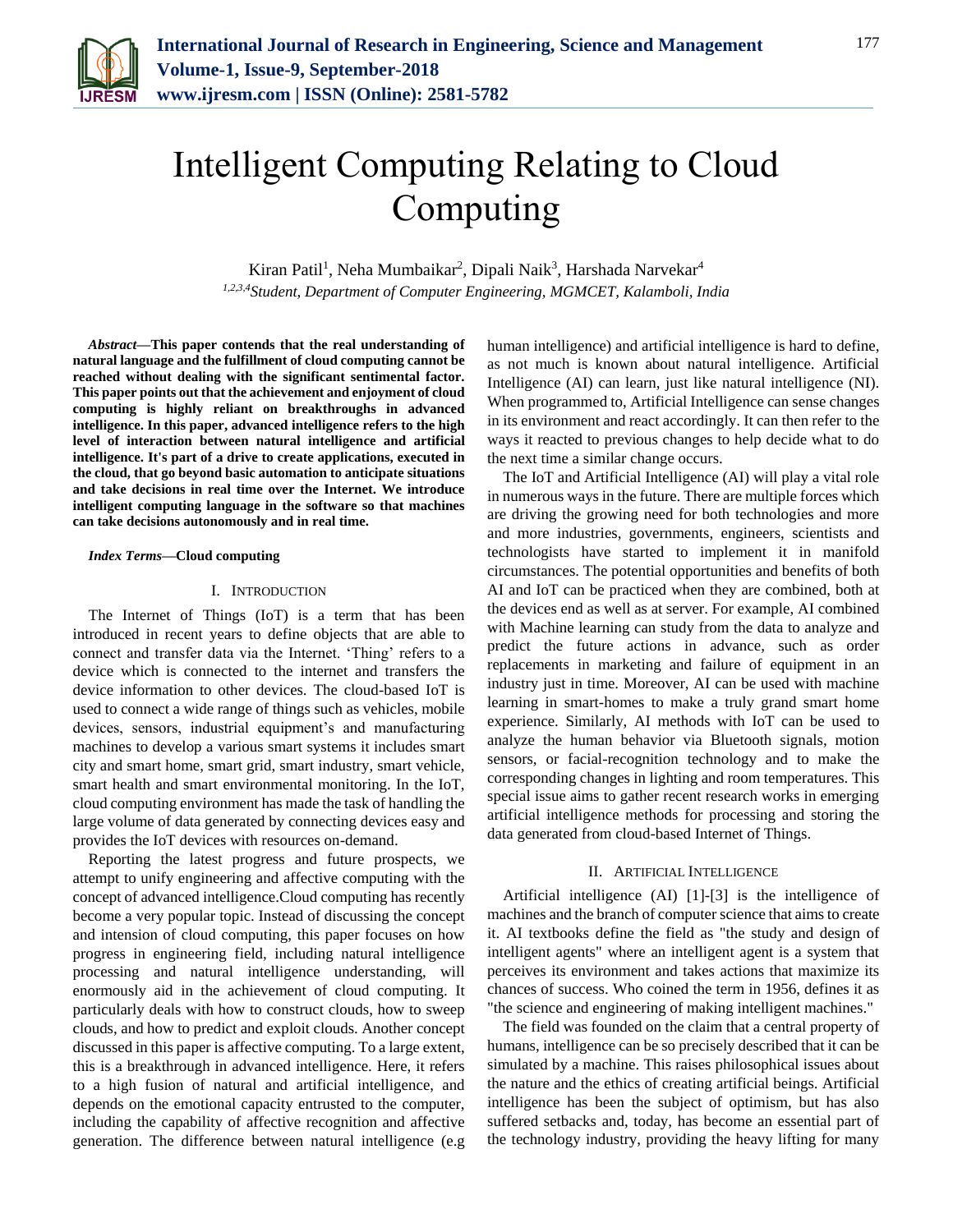

of the most difficult problems in computer science.

AI research is highly technical and specialized, deeply divided into subfields that often fail in the task of communicating with each other. Subfields have grown up around particular institutions, the work of individual researchers, the solution of specific problems, longstanding differences of opinion about how AI should be done and the application of widely differing tools. The central problems of AI include such traits as reasoning, knowledge, planning, learning, communication, perception and the ability to move and manipulate objects. General intelligence (or "strong AI") is still among the field's long term goals.

# III. AFFECTIVE COMPUTING

Affective computing is the study and development of systems and devices that can recognize, interpret, process, and simulate human affects. It is an interdisciplinary field spanning computer sciences, psychology, and cognitive science. While the origins of the field may be traced as far back as to early philosophical enquiries into emotion. A motivation for the research is the ability to simulate empathy. The machine should interpret the emotional state of humans and adapt its behaviour to them, giving an appropriate response for those emotions.

In case of advance intelligence we can relate to an equation; The value of cloud computing v can be described as  $v = d * s *$  $(1 + n) * (1 + ai)2$  (1) Where d signifies the value of resource pools, s the value of service, n the value of Language understanding and ai the value of advanced intelligence.

## IV. CLOUD COMPUTING

Cloud computing [4]-[6] is the use of computing resources (hardware and software) that are delivered as a service over a network (typically the Internet). Cloud computing entrusts remote services with a user's data, software and computation. At the foundation of cloud computing is the broader concept of converged infrastructure and shared services. Although we literally discussed "clouds" and "cloud computing", this paper stresses on affective computing, and advanced intelligence.

Cloud computing is an information technology (IT) paradigm that enables ubiquitous access to shared pools of configurable system resources and higher-level services that can be rapidly provisioned with minimal management effort, often over the Internet. Cloud computing relies on sharing of resources to achieve coherence and economies of scale, similar to a public utility.

Third-party clouds enable organizations to focus on their core businesses instead of expending resources on computer infrastructure and maintenance [1]. Advocates note that cloud computing allows companies to avoid or minimize up-front IT infrastructure costs. Proponents also claim that cloud computing allows enterprises to get their applications up and running faster, with improved manageability and less maintenance, and that it enables IT teams to more rapidly adjust resources to meet fluctuating and unpredictable demand [1]-[3]

Cloud providers typically use a "pay-as-you-go" model, which can lead to unexpected operating expenses if administrators are not familiarized with cloud-pricing models [4].



Fig. 1. Cloud computing

## V. ALGORITHM

Algorithm 1: MRW (\_) Input: a classical planning problem\_ Output: a solution plan  $1 s \leftarrow sI$ ;  $2 \text{ hmin} \leftarrow h(sI)$ ; 3 counter  $\leftarrow$  0 ; 4 while s does not satisfy sG do 5 if counter  $>$  cm or dead-end(s) then  $6 s \leftarrow sI;$  $7 \text{ hmin} \leftarrow h(sI)$ ; 8 counter  $\leftarrow$  0;  $9 s \leftarrow$  RandomWalk(s, ); 10 if  $h(s)$  < hmin then 11 hmin ←  $h(s)$ ; 12 counter  $\leftarrow$  0; 13 else 14 counter  $\leftarrow$  counter + 1; 15 return plan;

AI's scientific goal is to understand intelligence by building computer programs that exhibit intelligent behaviour. It is concerned with the concepts and methods of symbolic inference, or reasoning, by a computer, and how the knowledge used to make those inferences will be represented inside the machine. Of course, the term intelligence covers many cognitive skills, including the ability to solve problems, learn, and understand language; AI addresses all of those. But most progress to date in AI has been made in the area of problem solving -- concepts and methods for building programs that reason about problems rather than calculate a solution.

 Cloud is nothing but the group of servers and datacenters that are placed at different places and these severs and datacenters are responsible for providing on demand service to its users with help of internet. The service provided by cloud is not present on user's computer. User has to access these services with help of internet connection through subscribing them. The main advantage of Cloud computing is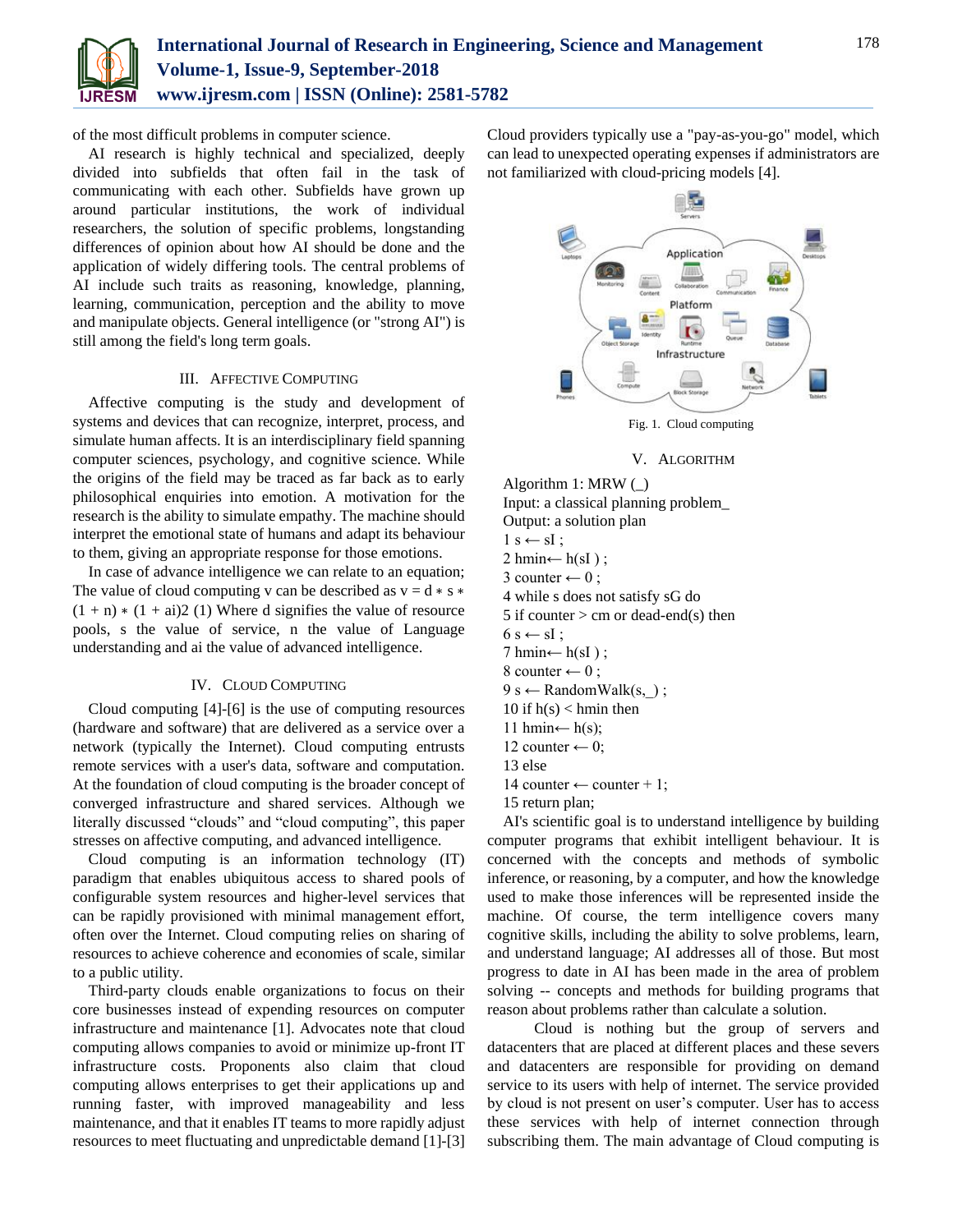

that it eliminates the need for user to be in same location where hardware software and storage space is physically present. Cloud makes it possible to store and access your data from anywhere anytime without worrying about maintenance of hardware software and storage space. All these services are provided to user at low cost. User has to pay according to storage space he is using. Due to this flexibility everyone is transferring his data on cloud.

## VI. PROPOSAL

As the Internet becomes faster and more robust, the desktop or laptop computers we all work with will become, primarily, tools to access the cloud. That in itself is not too much of a surprise. After all, the use of applications that live on the Internet has gained momentum since we entered the 21st century. Every time we check a web-based email, like Hotmail, or interact with our friends on social networking sites, we are cloud computing. But the challenge for cloud computing now is for business to take advantage of it. However, current research on cloud computing has focused mainly on attempts to construct resource pools, including data, platforms, software, and so on. In fact, real cloud computing should be built upon the basis of natural language understanding, because the attainment of cloud computing should rely on lightweight devices (such as cell phones) to access services, and not on traditional facilities (such as heavyweight PCs). Cloud computing can be regarded as the development of distributed processing, parallel processing, and network computers, or even as a commercial product of computer science. Customers can access the cheap services delivered by cloud computing at any place (as long as they can see the "sky") and any time (unless a solar eclipse and power outage occur simultaneously). It is exciting to forecast that only a laptop or cell phone is required to access a service through the Internet

## VII. SERVICES PROVIDED FOR DEEP LEARNING

Various companies are providing facilities to perform deep learning analytics on the cloud. Google Cloud Platform added support for NVIDIA Tesla K80 GPUs, providing new capabilities for deep learning processing for users. The NVIDIA GPUs have been integrated with Google Cloud Machine Learning and TensorFlow to help reduce the time taken to train machine learning models at scale [7]. AWS and Microsoft Azure, the two leaders in the cloud IaaS space, have been working to provide GPU integrations. Cirrascale is a company which is a specialist in designing and hosting compute infrastructure for deep learning. The company uses its data center near San Diego to provide this infrastructure as a service. It has similarities with Amazon Web Services in the way it provides its cloud servers. Unlike AWS, which provides virtual server instances, Cirrascale's deep learning cloud is a baremetal cloud service. It provides a dedicated high-performance box to run the requisite software [8]. Customers doing machine learning development work are new to the world of highperformance computing. Setting up, managing, and cooling an

HPC cluster is not an easy and trivial task. Thus researchers will be happy to offload that problem to someone who understands it and focus on the analysis part. A solution for hosting and distributing trained deep learning models on Algorithmia using GPUs in the cloud. Researchers and developers can train their neural nets locally, and deploy them to Algorithmia's scalable, cloud infrastructure. There they become smart API endpoints for other developers to use. Native support for the Caffe, Theano, and TensorFlow frameworks, and 15 open source deep learning models that run as micro services to start [9]. GPUs on-demand and running in the cloud, eliminate the manual work required for teams and organizations to set up and experiment with cutting edge deep learning algorithms and models, which allows them to get started for a fraction of the cost. Nervana Cloud is a full-stack hosted platform for deep learning. It allows developing and deploying high-accuracy deep learning solutions at a fraction of the cost of building your own infrastructure and data science team.

## VIII. CONCLUSION

The combination of advanced analytics software and the availability of cheap processing power makes the cloud a perfect place to perform analytics using deep learning. Machine Learning Is Everywhere and deep learning is the phrase de jour. The Cloud's power is inescapable. Analysis, computation and statistics are made easier on the cloud and the workloads are highly variable. Deep learning requires heavy computing resources. It is cost prohibitive to build the infrastructure yourself and power it locally. Deep learning in the cloud can utilize the massive infrastructure available online thus the combination of these two will be feasible.

 AI's scientific goal is to understand intelligence by building computer programs that exhibit intelligent behaviour. It is concerned with the concepts and methods of symbolic inference, or reasoning, by a computer, and how the knowledge used to make those inferences will be represented inside the machine. Of course, the term intelligence covers many cognitive skills, including the ability to solve problems, learn, and understand language; AI addresses all of those. But most progress to date in AI has been made in the area of problem solving -- concepts and methods for building programs that reason about problems rather than calculate a solution.

## ACKNOWLEDGEMENT

The authors are thankful to the management of Mahatma Gandhi Mission's College of Engineering and Technology for providing the lab resources. They are also thankful to the central library resources i.e., digital library, ebooks and other books.

#### **REFERENCES**

- [1] Ian Goodfellow, Yoshua Bengio, Aaron Courville, "Deep Learning", MIT Press, 2016
- [2] Taigman, Yaniv, et al. "Deepface: Closing the gap to human-level performance in face verification." Proceedings of the IEEE Conference on Computer Vision and Pattern Recognition. 2014.